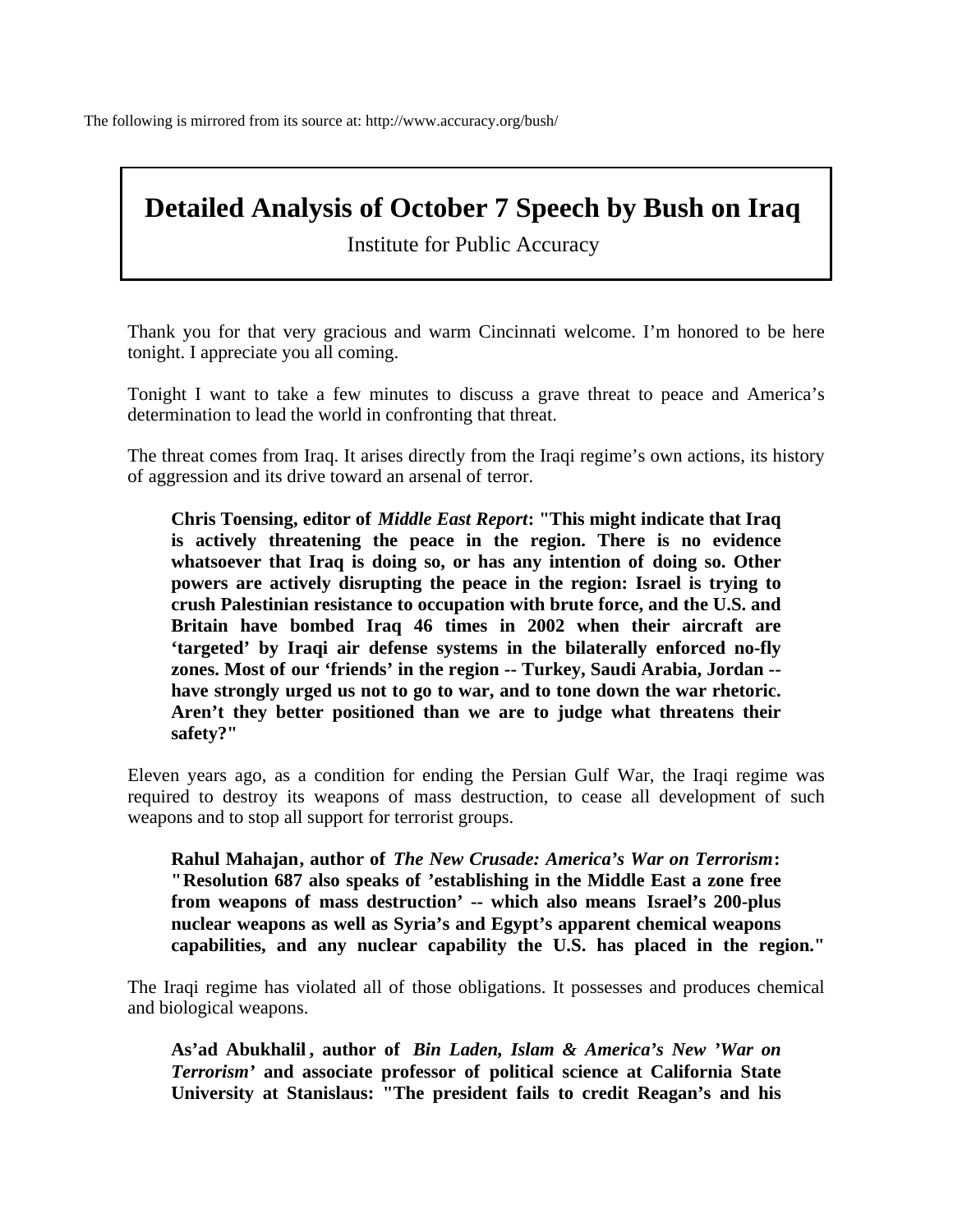**father's administrations --prominent members of which included Rumsfeld and Cheney -- for their help in the construction of Saddam's arsenal, especially in the area of germ warfare."**

**Toensing: "After being presented with evidence that Iraq had used chemical weapons to attack the Kurds in 1987-88, the Reagan administration blocked a Senate resolution imposing sanctions on Iraq , and continued to pursue good relations with the regime."**

**James Jennings, president of Conscience International, a humanitarian aid organization that has worked in Iraq since 1991: "The evidence that Iraq gassed its own people is also not about a current event, but one that happened fourteen years ago. If that did not constitute a good enough reason for going to war with Iraq in 1988 (which the U.S. did not even contemplate at the time), it certainly is not a good enough reason now."**

It is seeking nuclear weapons.

**Susan Wright , co-author of** *Biological Warfare and Disarmament: New Problems/New Perspectives* **: "How does Bush know this? It's as if the inspections have already been conducted and we know the outcome. We're expected to accept the administration's word for this without seeing any evidence. We have no way of judging the accuracy of these claims and the only way to do so is to hold inspections. The only country in the region that is known to possess a nuclear arsenal is Israel." [The Administration says that it does not know if Israel has nuclear weapons: www.commondreams.org/headlines02/0521-06.htm]**

**Mahajan: "There's no evidence that Iraq has gotten anywhere with seeking nuclear weapons. The pitiful status of evidence in this regards is shown by claims in e.g. Blair's dossier that Iraq is seeking uranium from Africa, year and country unspecified. South Africa is, of course, the only country in the continent that has potentially the capacity for enrichment of uranium to bomb quality, and claims not to have supplied Iraq with uranium. Unenriched uranium does Iraq little good, since enrichment facilities are large, require huge investment, and cannot easily be hidden."**

It has given shelter and support to terrorism and practices terror against its own people.

The entire world has witnessed Iraq's 11-year history of defiance, deception, and bad faith.

We also must never forget the most vivid events of recent history. On September 11, 2001, America felt its vulnerability -- even to threats that gather on the other side of the earth. We resolved then, and we are resolved today, to confront every threat, from any source, that could bring sudden terror and suffering to America.

Members of the Congress of both political parties, and members of the United Nations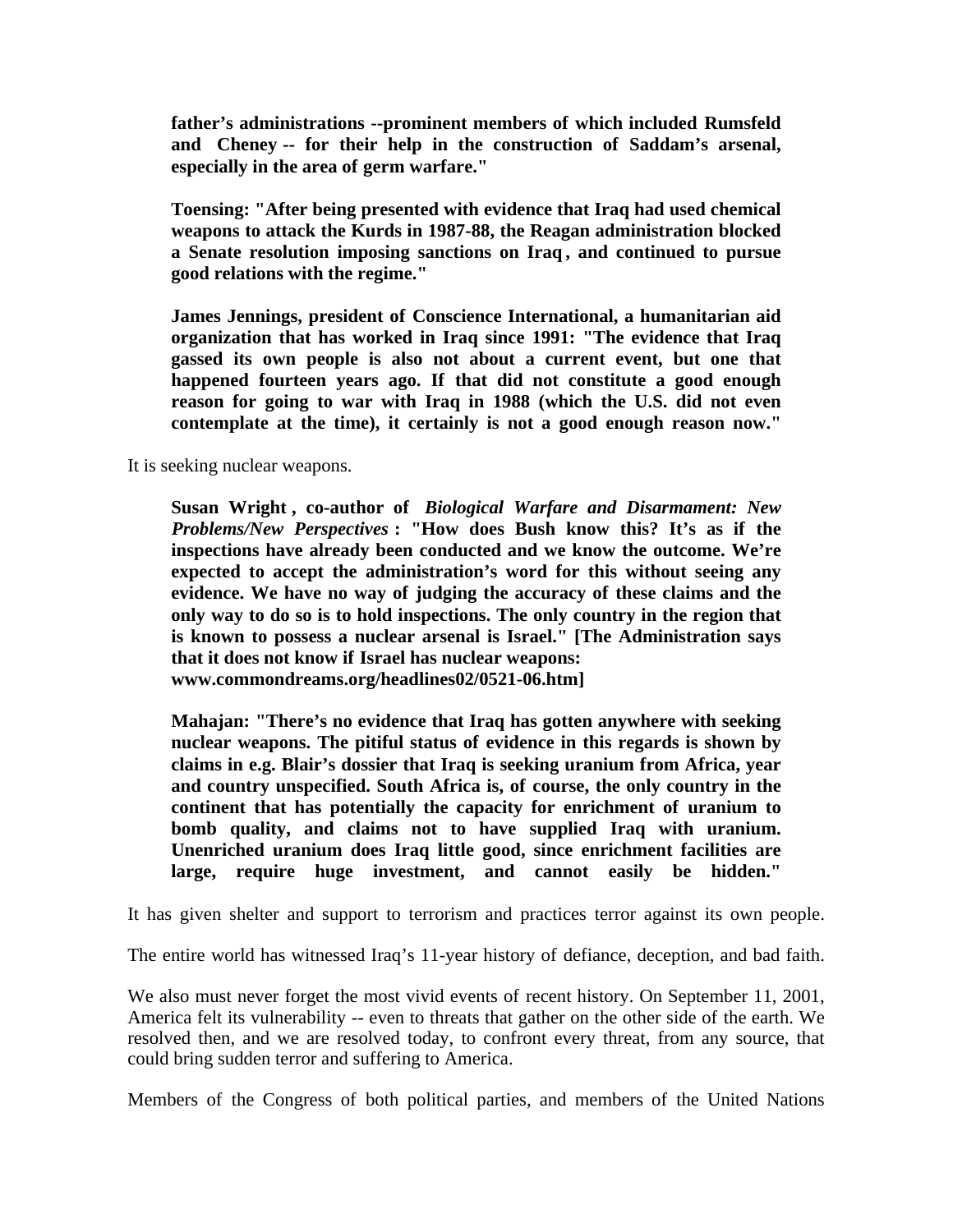Security Council, agree that Saddam Hussein is a threat to peace and must disarm. We agree that the Iraqi dictator must not be permitted to threaten America and the world with horrible poisons, and diseases, and gases, and atomic weapons.

## **Toensing: "Only two members of the U.N. Security Council would appear to agree with the idea that Iraq threatens, or will threaten, 'America and the world' with Weapons of Mass Destruction, making the next sentence disingenuous at best."**

Since we all agree on this goal, the issue is: How can we best achieve it?

Many Americans have raised legitimate questions: About the nature of the threat. About the urgency of action -- and why be concerned now? About the link between Iraq developing weapons of terror, and the wider war on terror.

These are all issues we have discussed broadly and fully within my administration. And tonight, I want to share those discussions with you.

## **Toensing: "Bush may have shared the discussion, but he did not share the evidence, saying, like the British dossier and CIA reports, that intelligence has established the threat. But Americans apparently will not be seeing it."**

First, some ask why Iraq is different from other countries or regimes that also have terrible weapons. While there are many dangers in the world, the threat from Iraq stands alone - because it gathers the most serious dangers of our age in one place.

Iraq's weapons of mass destruction are controlled by a murderous tyrant, who has already used chemical weapons to kill thousands of people. This same tyrant has tried to dominate the Middle East, has invaded and brutally occupied a small neighbor, has struck other nations without warning, and holds an unrelenting hostility towards the United States.

**Stephen Zunes, author of** *Tinderbox: U.S. Middle East Policy and the Roots of Terrorism* **and associate professor of politics at the University of San Francisco: "The hostility toward the United States is a direct consequence of U.S. hostility toward Iraq. Iraq was quite unhostile to the United States when it was receiving support from the United States during the 1980s. The answer is certainly not to appease Iraq's tyrannical regime, as was done in the past. However, to imply this hostility is unrelated to the U.S. destruction of much of Iraq's civilian infrastructure and other actions during the Gulf War which went far beyond what was necessary to rid Iraqi forces from Kuwait and the U.S.-led sanctions and its impact upon the civilian population is very misleading."**

**AbuKhalil: "If Bush wants to punish nations that 'tried to dominate the Middle East, has invaded and brutally occupied a small neighbor, has struck other nations without warning' then he would have to punish Israel for an occupation of Palestinian lands that lasted far longer than the now famous**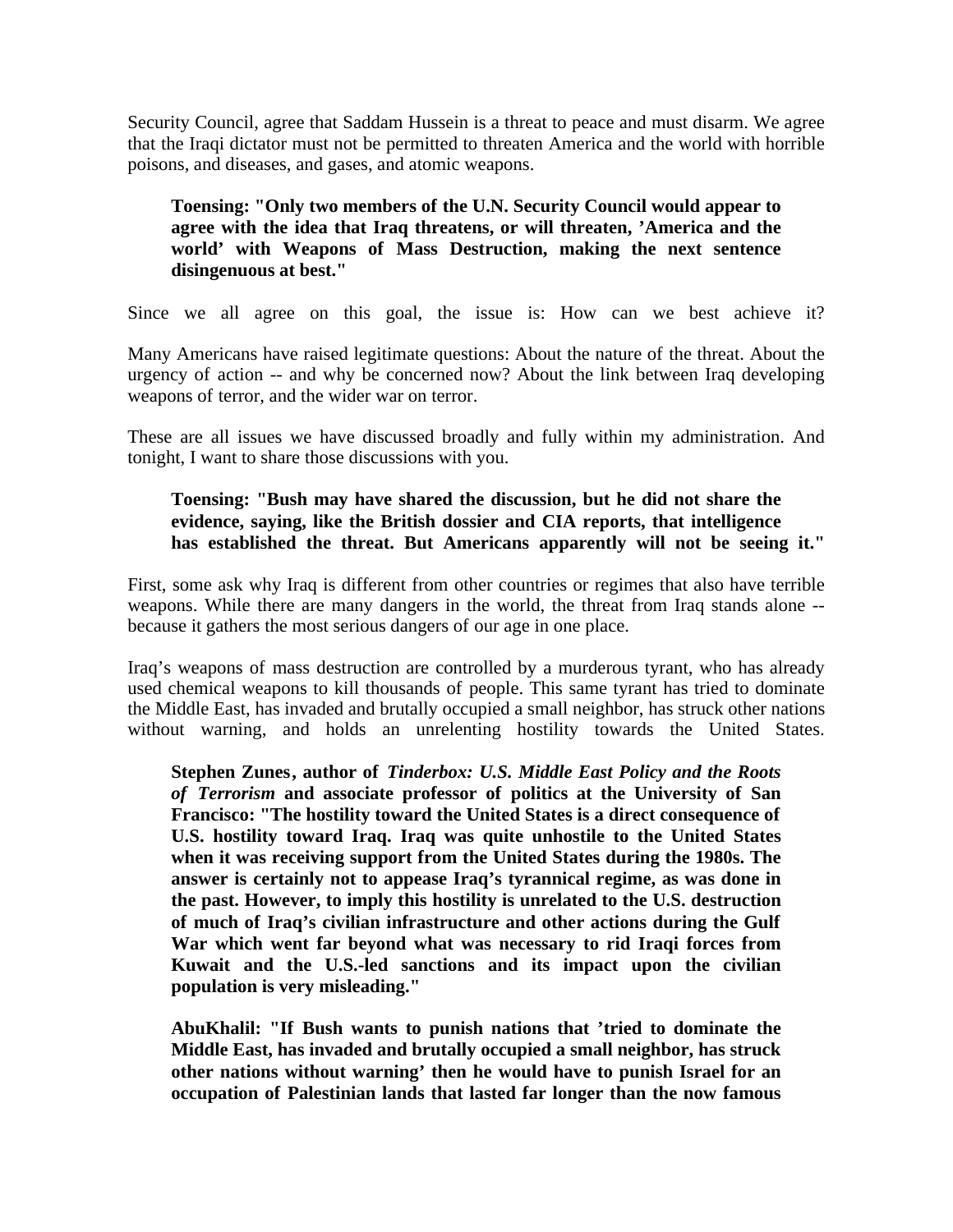**(yet brief) Iraqi occupation of Kuwait. Of course, Iraq did attack Iran and Kuwait, and Israel in the span of 30 years has attacked Egypt, Iraq, Tunisia, Lebanon, Syria, Egypt, Jordan, not to mention Palestine, and not to mention a civilian Libyan airliner that was downed by Israeli forces in 1973."** 

By its past and present actions, by its technological capabilities, by the merciless nature of its regime, Iraq is unique.

As a former chief weapons inspector for the U.N. has said, "The fundamental problem with Iraq remains the nature of the regime itself: Saddam Hussein is a homicidal dictator who is addicted to weapons of mass destruction."

Some ask how urgent this danger is to America and the world. The danger is already significant, and it only grows worse with time. If we know Saddam Hussein has dangerous weapons today -- and we do -- does it make any sense for the world to wait to confront him as he grows even stronger and develops even more dangerous weapons?

**Zunes: "He was far more dangerous in the 1980s when the U.S. was supporting him. It will take many years, assuming military sanctions continue in effect, before he comes close to the strength he was then. If U.N. inspectors are allowed to return, it would be impossible -- even if they don't find 100 percent of everything -- to get much stronger than he is today."**

In 1995, after several years of deceit by the Iraqi regime, the head of Iraq's military industries defected. It was then that the regime was forced to admit that it had produced more than 30,000 liters of anthrax and other deadly biological agents. The inspectors, however, concluded that Iraq had likely produced two to four times that amount.

## **Zunes: "If this is really a concern, then why did the United States supply Iraq with the seed stock of anthrax spores back in the 1980s?" [William Blum, "Anthrax for Export: U.S. Companies Sold Iraq the Ingredients for a Witch's Brew,"** *The Progressive***, April 1998, p. 18]**

This is a massive stockpile of biological weapons that has never been accounted for, and is capable of killing millions.

## **Zunes: "This is like saying that a man is capable of making millions of women pregnant. It's a matter of delivery systems, of which there is no proof that Iraq currently has."**

We know that the regime has produced thousands of tons of chemical agents, including mustard gas, sarin nerve gas, and VX nerve gas. Saddam Hussein also has experience in using chemical weapons. He has ordered chemical attacks on Iran, and on more than forty villages in his own country. These actions killed or injured at least 20,000 people, more than six times the number of people who died in the attacks of September 11.

**Mahajan: "All of this was done with the full support, approval, and**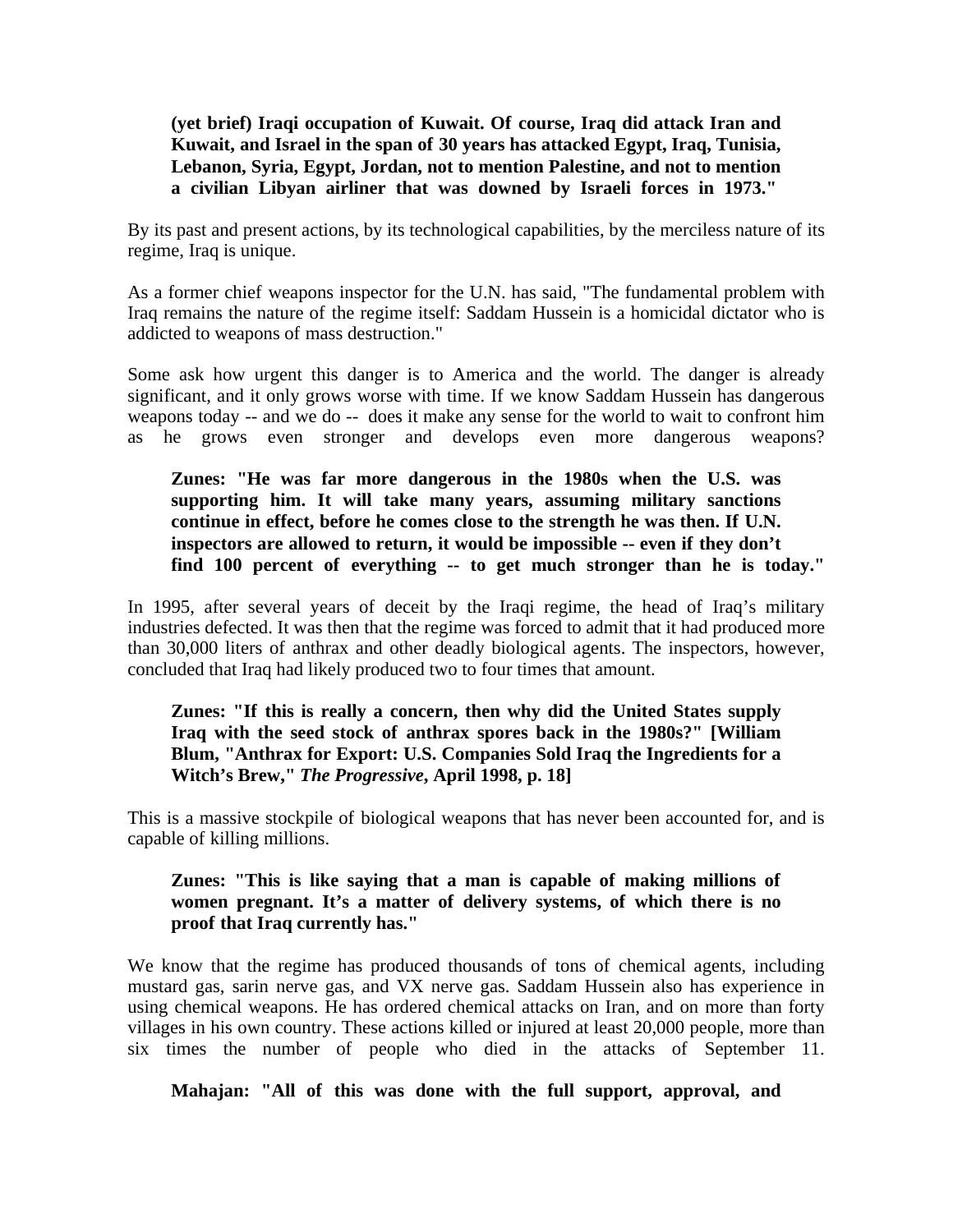**connivance of the U.S. government. U.S.-supplied 'agricultural credits' helped fund the sustained counterinsurgency campaign in northern Iraq; the United States supplied military intelligence to Iraq for use against Iran even when it knew Iraq was using chemical weapons in the war; and the United States ran diplomatic interference for Iraq at the U.N."**

**Toensing: "The U.S. restored diplomatic relations with Iraq in 1984, while it was in the midst of fighting the first of these wars of aggression, because the U.S. wanted to contain the Islamic Revolution in Iran. The U.S. and Britain tilted toward Iraq throughout the war, and U.S. allies in the region, chief among them Saudi Arabia, bankrolled the Iraqi war effort. The U.S. was still trying to become closer to Iraq when it invaded Kuwait."**

**Zunes: "He attacked Iranian troops because he knew Iran had no allies that would defend it. And we now know that officials from the U.S. Defense Intelligence Agency assisted Iraq in targeting Iranian forces in the full knowledge that they were using chemical weapons. Saddam used chemical weapons against Kurdish civilians because he knew they couldn't fight back. And the U.S. helped cover up the Halabja massacre and other assaults by falsely claiming the Iranians were responsible. In other words, Saddam is a coward. He will use WMDs when he knows he won't have to suffer the consequences, especially when the world's most powerful country is supporting him."**

And surveillance photos reveal that the regime is rebuilding facilities that it has used to produce chemical and biological weapons.

## **Toensing: "That it 'has used.' The last time Bush made a big deal of this, he claimed that Iraq was again using the facilities in this way, an assertion which the IAEA promptly rebutted as unverifiable . It still is unverifiable."**

Every chemical and biological weapon that Iraq has or makes is a direct violation of the truce that ended the Persian Gulf War in 1991.

**Mahajan: "There are no credible allegations that Iraq produced chemical or biological agents while inspectors were in the country, until December 1998. The reason we don't know whether they are producing those agents or not since then is that inspectors were withdrawn at the U.S. behest preparatory to the Desert Fox bombing campaign."**

Yet Saddam Hussein has chosen to build and keep these weapons, despite international sanctions, U.N. demands, and isolation from the civilized world.

**[The U.S. has maintained for years that it would continue the sanctions regardless of Iraq's behavior regarding weapons, see "Autopsy of a Disaster: The U.S. Sanctions Policy on Iraq -- Myth: The Sanctions Will be Lifted When Iraq Complies with the U.N. Inspections":**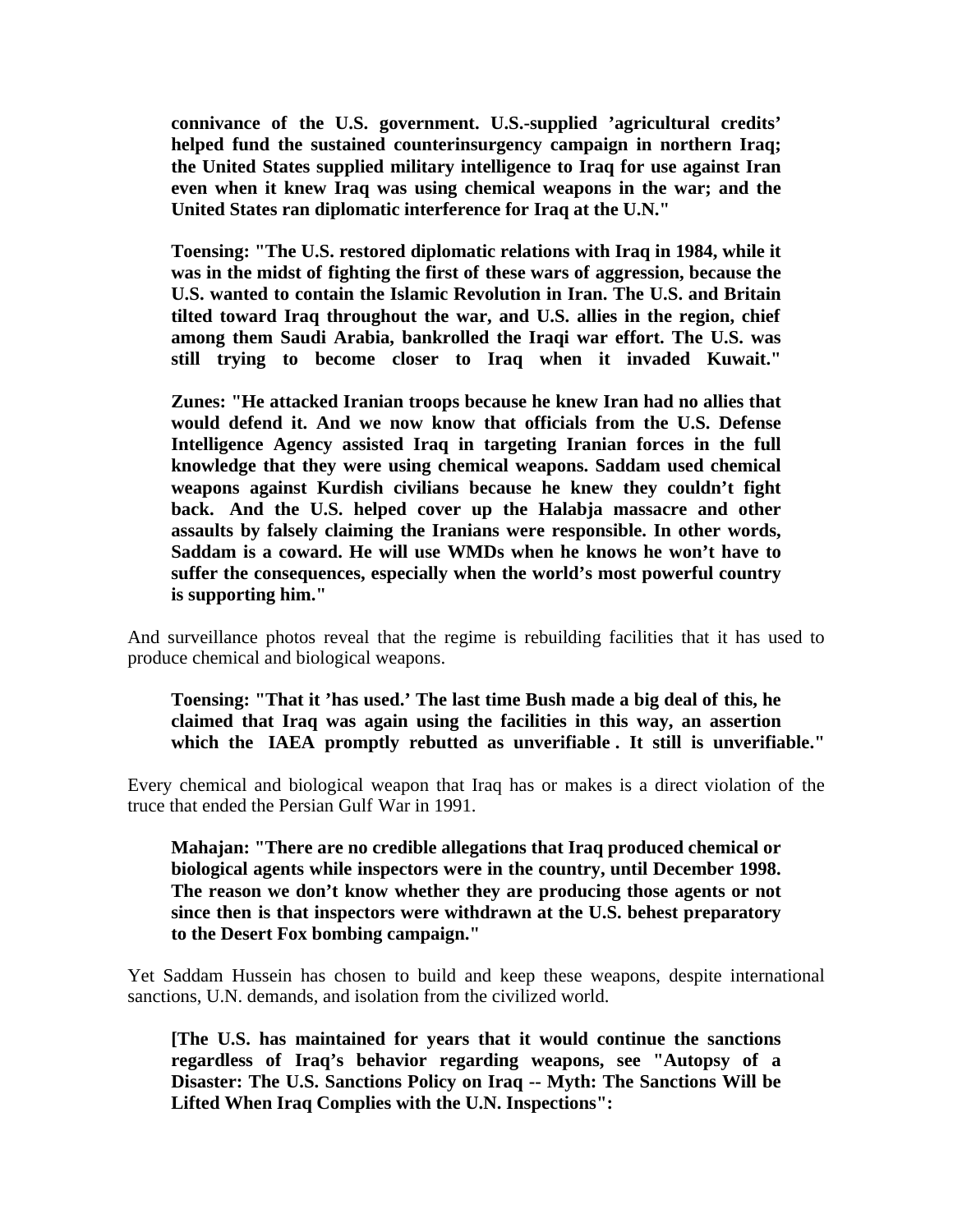**www.accuracy.org/iraq]**

**Zunes: "Again, the U.S. has yet to produce evidence that Iraq is building such weapons. Also, U.N. Security Council Resolution 687 calls for Iraqi disarmament as part of a region-wide disarmament effort which the United States has refused to enforce or even support."**

Iraq possesses ballistic missiles with a likely range of hundreds of miles -- far enough to strike Saudi Arabia, Israel, Turkey, and other nations -- in a region where more than 135,000 American civilians and service members live and work.

**Toensing: "This is a neat rhetorical trick. Bush knows that Turkey and Saudi Arabia themselves do not feel under threat from Iraq's WMD, so he doesn't claim that. Rather, it's the threat to U.S.servicemen and oil company employees based in those countries which should concern us. The questions left unasked are why Iraq would attack Americans, knowing the massive response that would incur, and of course why so many American troops 'live and work' in Turkey and Saudi Arabia. They're partly there in forward deployment against Iraq."**

**Zunes: "According to UNSCOM, 817 of Iraq's 819 Soviet-build ballistic missiles have been accounted for and destroyed. They may possess up to a couple of dozen home-made versions, but none of these have been tested and it is questionable whether they have any functional launchers."** 

We've also discovered through intelligence that Iraq has a growing fleet of manned and unmanned aerial vehicles that could be used to disperse chemical and biological weapons across broad areas. We are concerned that Iraq is exploring ways of using UAVs for missions targeting the United States.

**Toensing: "Other intelligence experts have disputed that UAVs are a threat, because the agents they released might disperse to basically harmless levels by the time they reached the ground if the UAV was trying to cover such a broad area."**

**Mahajan: "The claim that these UAVs have ranges that would enable attacking the United States, and that they could reach it undetected, is a startlingly new one, and entirely untenable. No one has ever produced evidence of Iraqi capability or intent to target the United States directly."**

And, of course, sophisticated delivery systems are not required for a chemical or biological attack -- all that might be required are a small container and one terrorist or Iraqi intelligence operative to deliver it.

**Mahajan: "Bioterrorist attacks and delivery of biological agents aren't that easy -- the very limited effects of the anthrax attacks showed that. In fact, the loss of life in the anthrax attacks occurred mostly among the postal**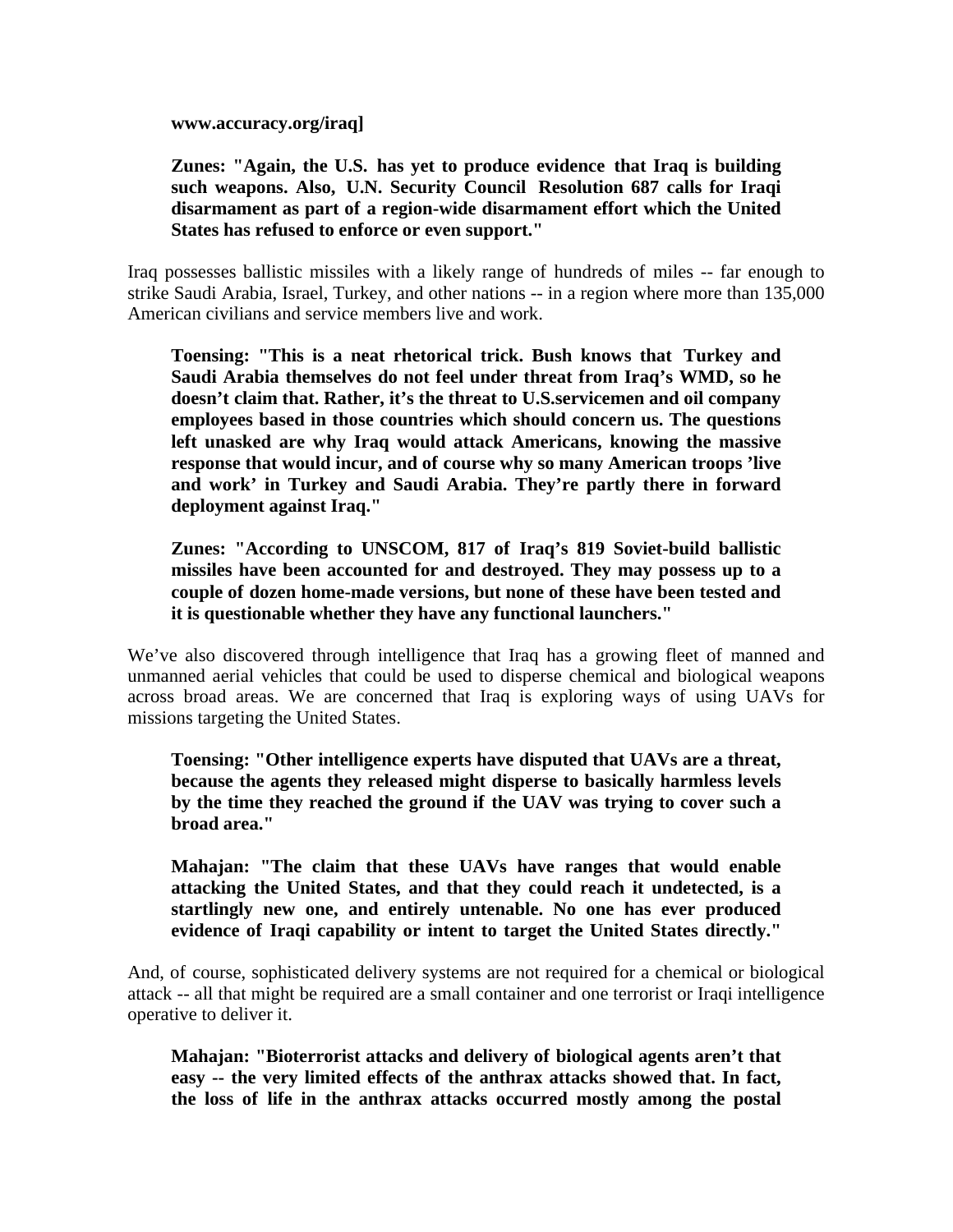### **workers who were not issued antibiotics, and not among the congressional staff who were. As for chemical attacks with 'a small container and one terrorist,' they would be severely limited in effect."**

And that is the source of our urgent concern about Saddam Hussein's links to international terrorist groups.

Over the years, Iraq has provided safe haven to terrorists such as Abu Nidal, whose terror organization carried out more than ninety terrorist attacks in twenty countries that killed or injured nearly 900 people, including 12 Americans.

## **Michael Ratner is president of the Center for Constitutional Rights: "Although U.S.intelligence agencies have not found a relationship between Saddam Hussein and al Qaeda, Bush mentions one, but no evidence is shown. Likewise he tries to frighten Americans by talking about the crimes of Abu Nidal, but Abu Nidal is dead. Again it is an attempt to create fear by association with something from the past, not evidence of a current threat."**

Iraq has also provided safe haven to Abu Abbas, who was responsible for seizing the Achille Lauro and killing an American passenger. And we know that Iraq is continuing to finance terror, and gives assistance to groups that use terrorism to undermine Middle East peace.

## **Toensing: " Yes, but neither of these groups is ideologically anti-American. Their attacks are aimed at Israel and Israeli interests, including the killing of Leon Klinghoffer and other Americans. This is a crucial piece of context."**

We know that Iraq and the al Qaeda terrorist network share a common enemy -- the United States of America. We know that Iraq and al Qaeda have had high-level contacts that go back a decade. Some al Qaeda leaders who fled Afghanistan went to Iraq.

These include one very senior al Qaeda leader who received medical treatment in Baghdad this year, and who has been associated with planning for chemical and biological attacks. We have learned that Iraq has trained al Qaeda members in bomb making, poisons, and deadly gases.

**Jennings: "The claim that al-Qaeda is in Iraq is disingenuous, if not an outright lie. Yes, the U.S.has known for some time that up to 400 al-Qaeda-type Muslim extremists, the Ansar al-Islam, formerly 'Jund al-Islam,' a splinter of the Iranian-backed Islamic Unity Movement of Kurdistan, were operating inside the Kurdish security zone set up under U.S. protection in the North of Iraq. For some reason this was kept quiet and has not been much reported in the mainstream media. Finally last Spring the Kurds themselves attacked and killed most of the terrorists in their territory, sending the rest fleeing for their lives across the border into Iran. Since this area was under U.S. protection, and not under Saddam Hussein's rule, it's pretty hard to claim that al-Qaeda operates in Iraq."**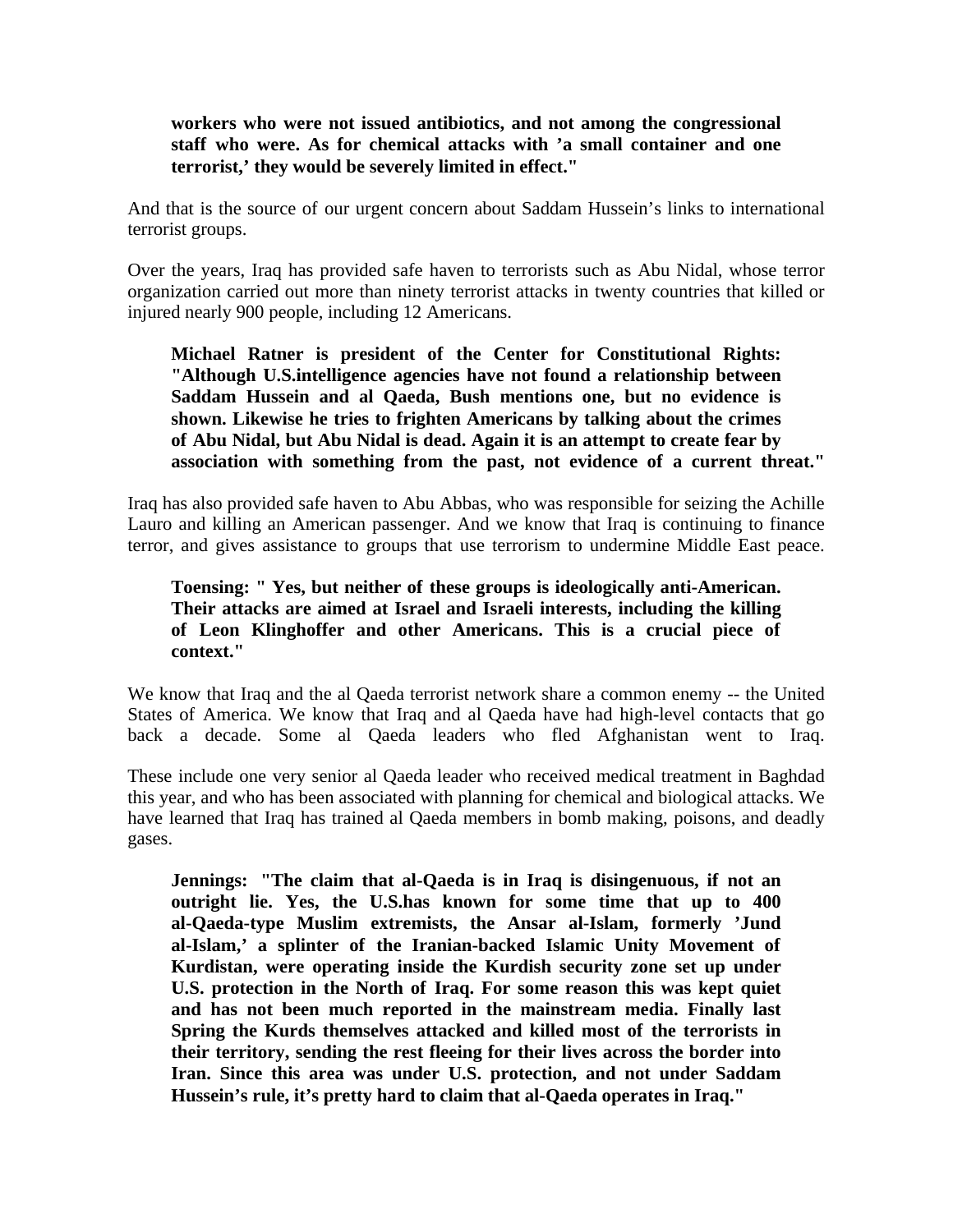**Mahajan: "Al-Qaeda has carried out no chemical or biological attacks. The anthrax attacks in the fall of 2001 were almost certainly from a U.S. government employee. It's hard to know what, if anything, to make of claims that one "senior al Qaeda leader" got medical treatment in Baghdad. Giving medical treatment, even to criminals, is not illegal, and with so little evidence given to us, there's no reason to suppose this isn't another story like the one about a meeting between Mohammed Atta and Iraqi intelligence in Prague (now discredited)."**

And we know that after September 11, Saddam Hussein's regime gleefully celebrated the terrorist attacks on America. Iraq could decide on any given day to provide a biological or chemical weapon to a terrorist group or individual terrorists. Alliances with terrorists could allow the Iraqi regime to attack America without leaving any fingerprints.

**Mahajan: "Biological or chemical weapons would undoubtedly leave fingerprints, just as the anthrax attacks in the fall did. Even if Iraq couldn't be conclusively shown to be the source of such materials, the U.S. government would assume Iraq was the source. Iraq has been under the gun ever since the Gulf War, and can't possibly assume that it could get away with such an attack. Moreover, Saddam has traditionally seen WMD as his ace in the hole, protecting him from defeat. Paranoid dictators do not give control of something they see as the foundation of their security into the hands of networks, like al-Qaeda, which they can't control."**

Some have argued that confronting the threat from Iraq could detract from the war against terror. To the contrary, confronting the threat posed by Iraq is crucial to winning the war on terror.

When I spoke to the Congress more than a year ago, I said that those who harbor terrorists are as guilty as the terrorists themselves. Saddam Hussein is harboring terrorists and the instruments of terror, the instruments of mass death and destruction. And he cannot be trusted. The risk is simply too great that he will use them, or provide them to a terror network.

Terror cells, and outlaw regimes building weapons of mass destruction, are different faces of the same evil. Our security requires that we confront both. And the United States military is capable of confronting both.

Many people have asked how close Saddam Hussein is to developing a nuclear weapon. We don't know exactly, and that is the problem. Before the Gulf War, the best intelligence indicated that Iraq was eight to 10 years away from developing a nuclear weapon; after the war, international inspectors learned that the regime had been much closer. The regime in Iraq would likely have possessed a nuclear weapon no later than 1993.

The inspectors discovered that Iraq had an advanced nuclear weapons development program, had a design for a workable nuclear weapon, and was pursuing several different methods of enriching uranium for a bomb.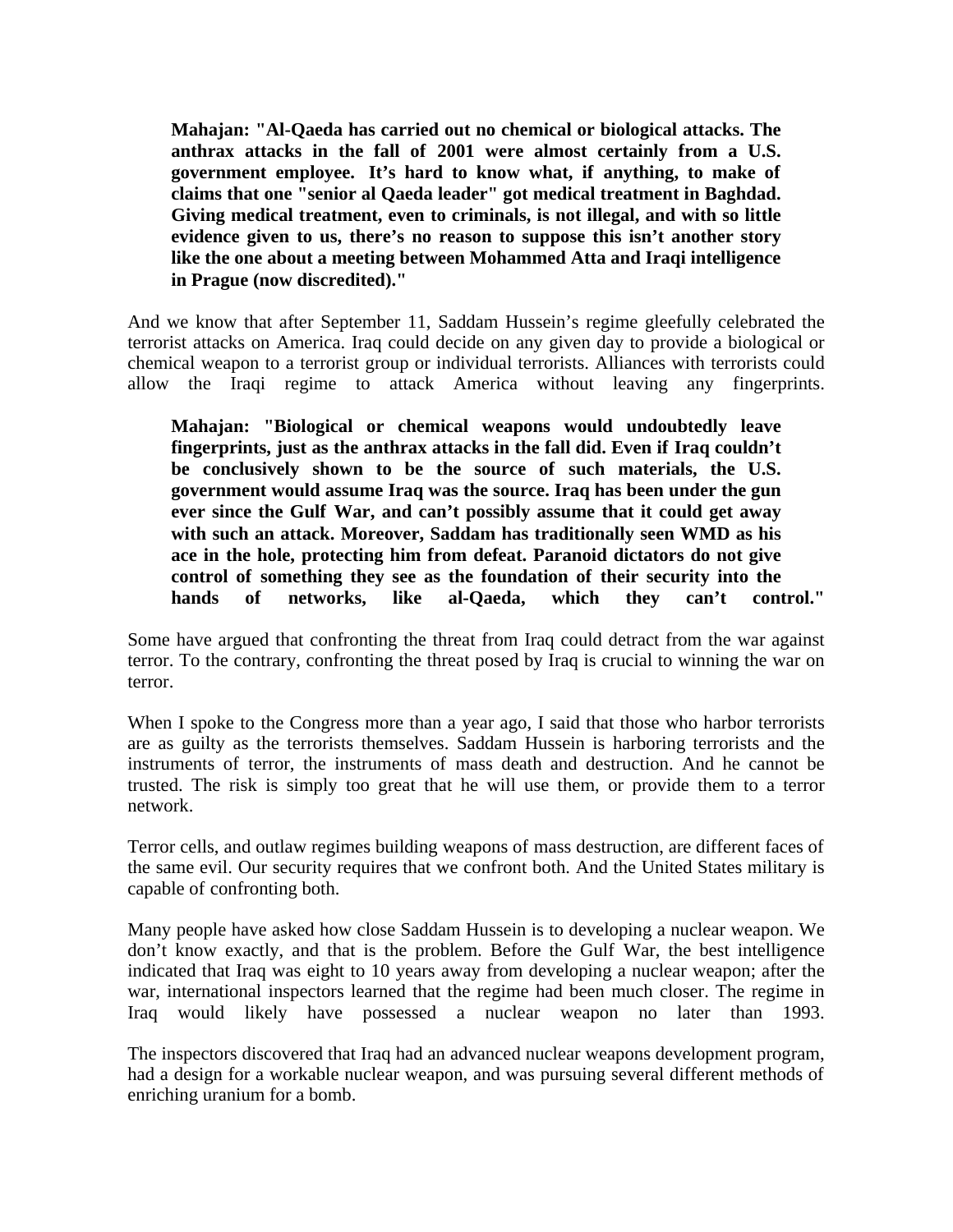#### **Toensing: "Yes, inspectors learned all of this -- the inspections worked."**

Before being barred from Iraq in 1998, the International Atomic Energy Agency dismantled extensive nuclear weapons-related facilities, including three uranium-enrichment sites.

**Robert Jensen, author of** *Writing Dissent* **and an associate professor at the University of Texas at Austin: "Bush at least acknowledged that we know little about Saddam's nuclear capability, but he lied about why . Bush claimed that Iraq barred the inspectors of the International Atomic Energy Agency in 1998. In fact, the inspectors, along with those from the U.N. Special Commission, were withdrawn by their agencies -- not expelled by Iraq -- in December 1998 when it became clear the Clinton administration was going to bomb Iraq (as it did) and the safety of the inspectors couldn't be guaranteed. The inspectors also spied for the United States, in violation of their mandate."**

That same year, information from a high-ranking Iraqi nuclear engineer who had defected, revealed that despite his public promises, Saddam Hussein had ordered his nuclear program to continue. The evidence indicates that Iraq is reconstituting its nuclear weapons program.

Saddam Hussein has held numerous meetings with Iraqi nuclear scientists, a group he calls his "nuclear mujahedeen" -- his nuclear holy warriors.

Satellite photographs reveal that Iraq is rebuilding facilities at sites that have been part of its nuclear program in the past.

**Toensing: "As Lincoln Chafee said on NPR, if these satellite photos exist, then surely the public has a right to see them. Surely mere photos would not compromise sources and methods." [In 1990, after Iraq invaded Kuwait, the U.S. government claimed that Iraqi troops were threatening Saudi Arabia; this turned out to be false.]**

Iraq has attempted to purchase high-strength aluminum tubes and other equipment needed for gas centrifuges, which are used to enrich uranium for nuclear weapons.

**Mahajan: "The aluminum tubes can also be used in conventional artillery, which Iraq is allowed to have. In the past, when Iraq tried to build such centrifuges, they used steel tubes. This is an incredibly weak indicator."**

If the Iraqi regime is able to produce, buy, or steal an amount of highly-enriched uranium a little larger than a single softball, it could have a nuclear weapon in less than a year.

**Toensing: "Both the CIA report and the British dossier say that this is very unlikely as long as Iraq remains under sanctions."**

**Mahajan: "This means only that it has the technological know-how to create the high-explosive 'lenses' necessary to set off the appropriate nuclear chain**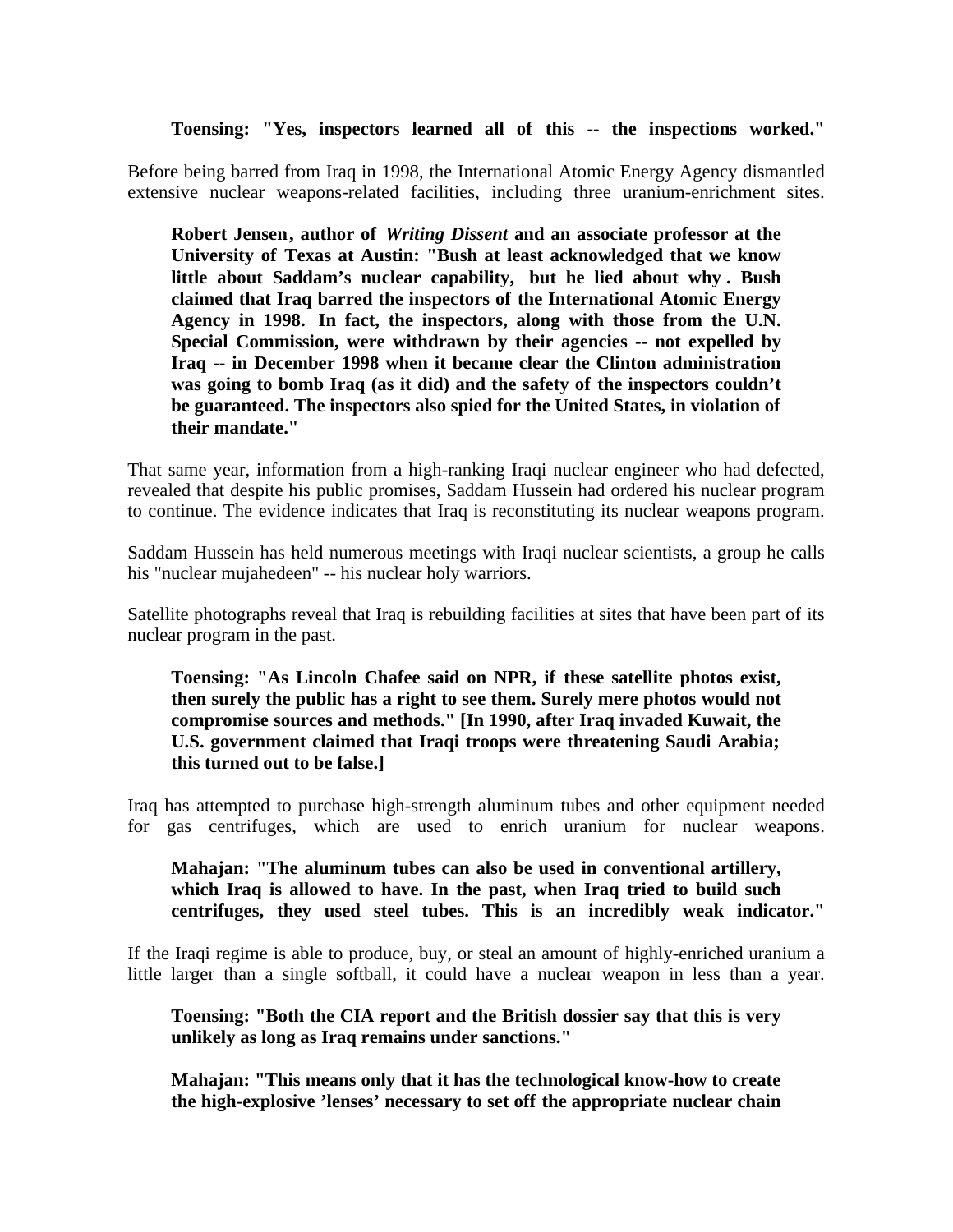#### **reaction. As long as it retains its scientists, this will remain the case."**

And if we allow that to happen, a terrible line would be crossed. Saddam Hussein would be in a position to blackmail anyone who opposes his aggression. He would be in a position to dominate the Middle East. He would be in a position to threaten America. And Saddam Hussein would be in a position to pass nuclear technology to terrorists.

**Mahajan: "Again, such an act is not at all consonant with the history or the mindset of Saddam Hussein. One organization hosted by the Iraqi government, which is classified as terrorist by the State Department, is the Iranian Mujahedin-I-Khalq, whose activities are directed against the current government of Iran. They have never had access to any nonconventional resources from the Government of Iraq. Saddam Hussein sees the radical Islamist terrorist networks like al-Qaeda as a huge potential threat to his own rule, something that concerns him far more than any unrealistic ideas of revenge against the United States. Anything that could allow al-Qaeda (which, in its turn, is likely more concerned with replacing regimes in the Middle East with new radical Islamist regimes) to blackmail him would be the last thing he would give them."**

Some citizens wonder: After 11 years of living with this problem, why do we need to confront it now?

There is a reason. We have experienced the horror of September 11. We have seen that those who hate America are willing to crash airplanes into buildings full of innocent people.Our enemies would be no less willing -- in fact they would be eager -- to use a biological, or chemical, or a nuclear weapon.

## **Mahajan: "Invoking September 11 without showing any kind of link between the government of Iraq and those attacks is just transparent manipulation. What he really means is that after September 11 he thinks he can get away with such a policy."**

Knowing these realities, America must not ignore the threat gathering against us. Facing clear evidence of peril, we cannot wait for the final proof -- the smoking gun -- that could come in the form of a mushroom cloud.

As President Kennedy said in October of 1962: "Neither the United States of America nor the world community of nations can tolerate deliberate deception and offensive threats on the part of any nation, large or small. We no longer live in a world," he said, "where only the actual firing of weapons represents a sufficient challenge to a nation's security to constitute maximum peril."

**Jacqueline Cabasso , Executive Director of the Western States Legal Foundation: "The hypocrisy in this speech -- and in the Bush Administration's overall national security strategy -- is monumental. If having weapons of mass destruction and a history of using them is a criteria,**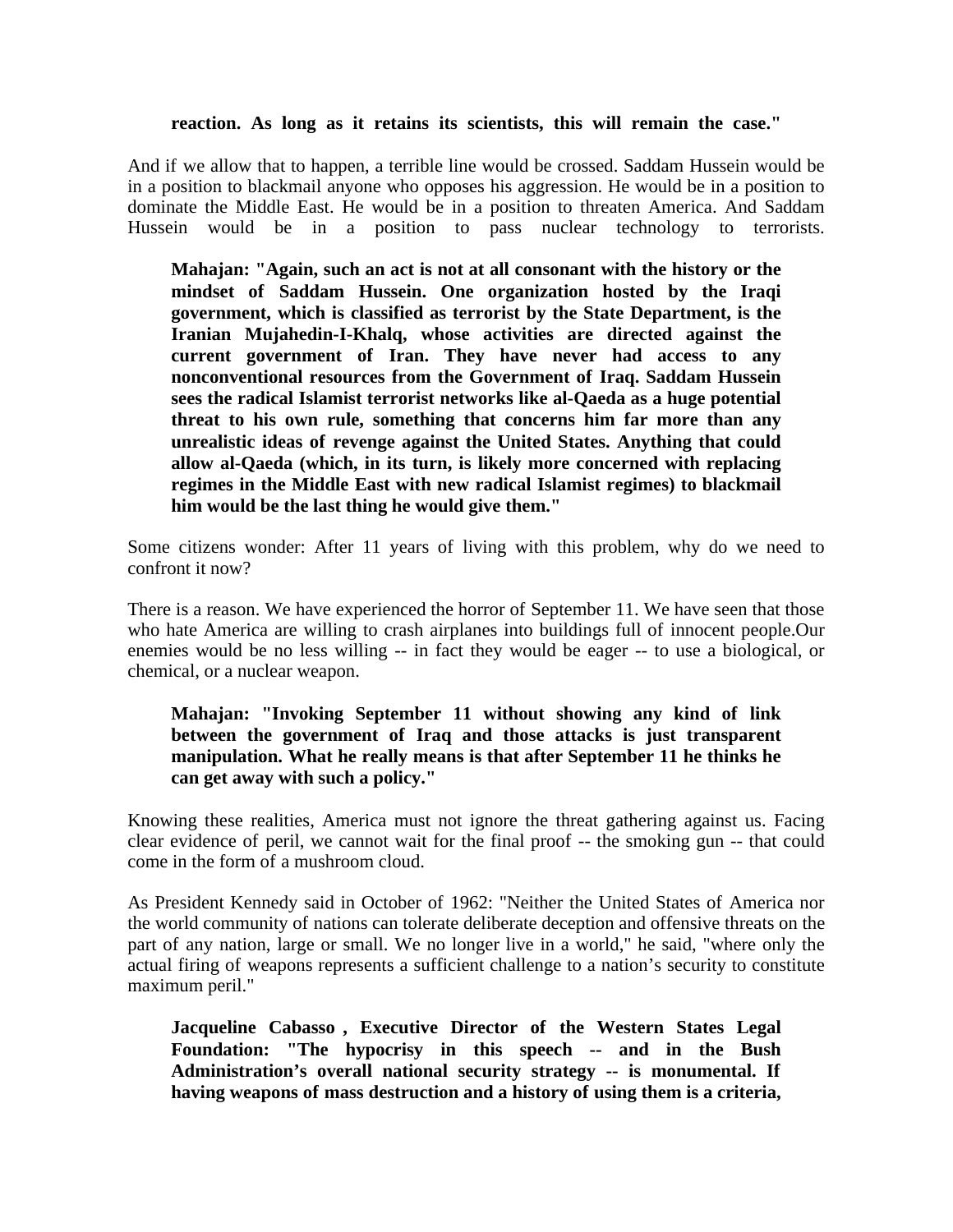**then surely the United States must pose the greatest threat to humanity that has ever existed. While Bush warns that 'we cannot wait for the final proof.... the smoking gun that could come in the form of a mushroom cloud,' his September 2002 National Security Strategy states that 'America will act against...emerging threats before they are fully formed....by acting preemptively.' And his top-secret** *Nuclear Posture Review***, leaked to the** *New York Times* **earlier this year, reveals that 'U.S. nuclear forces will continue to provide assurance.... in the event of surprising military**

**developments....Current examples of immediate contingencies include an Iraqi attack on Israel or its neighbors....' It doesn't take a lot of imagination to predict that if Iraq is attacked by the U.S. it might launch whatever it has at Israel -- itself a nuclear power. Further, while the U.S. is massively expanding its biological weapons research capabilities - for example by upgrading its bioresearch facilities at the Livermore and Los Alamos Nuclear weapons labs to aerosolize live anthrax and genetically modify bioorganisms - it is blocking a protocol to the Biological Weapons Convention that would allow international inspectors into U.S. facilities. The Bush Administration's unilateral headlong rush to war threatens to unleash unprecedented regional instability and potentially catastrophic loss of life. It's hard to image a more self-destructive course of action."**

Understanding the threats of our time, knowing the designs and deceptions of the Iraqi regime, we have every reason to assume the worst, and we have an urgent duty to prevent the worst from occurring.

Some believe we can address this danger by simply resuming the old approach to inspections, and applying diplomatic and economic pressure. Yet this is precisely what the world has tried to do since 1991.

The U.N. inspections program was met with systematic deception. The Iraqi regime bugged hotel rooms and offices of inspectors to find where they were going next. They forged documents, destroyed evidence, and developed mobile weapons facilities to keep a step ahead of inspectors.

Eight so-called presidential palaces were declared off-limits to unfettered inspections. These sites actually encompass 12 square miles, with hundreds of structures, both above and below the ground, where sensitive materials could be hidden.

**[In fact, there were inspections of these "presidential palaces."]**

**Zunes: "These are not off-limits. They are open to unfettered inspections as long as an Iraqi official is accompanying the inspectors. Such a proviso is quite legal under U.N. Security Council resolutions authorizing the creation of UNMOVIC, resolutions that were supported by the United States."**

The world has also tried economic sanctions and watched Iraq use billions of dollars in illegal oil revenues to fund more weapons purchases, rather than providing for the needs of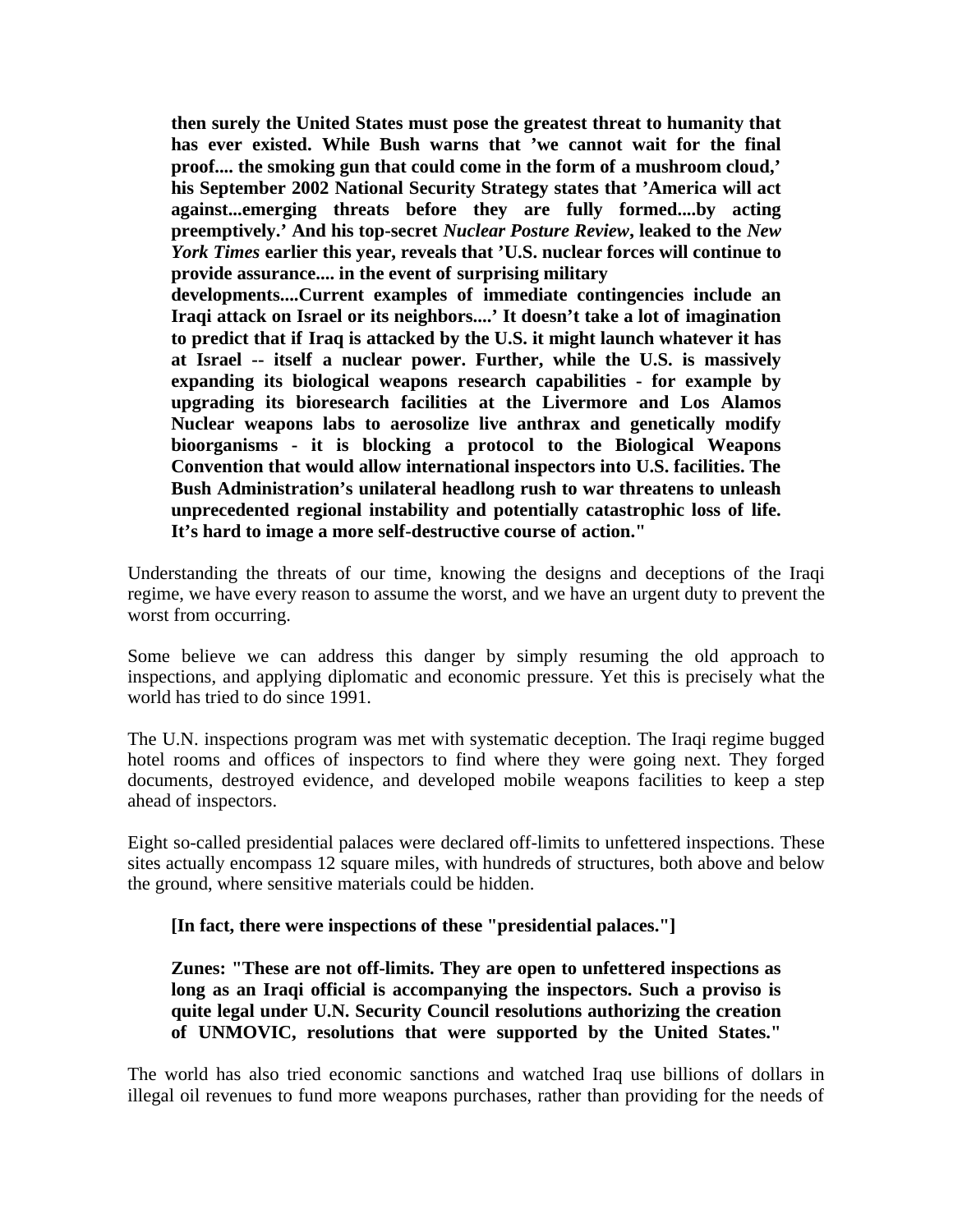the Iraqi people.

**Toensing: "Yes, and all the while, the U.S.and Britain were undermining the logic of sanctions and inspections by speaking of regime change, giving the regime no incentive to cooperate."**

**Mahajan: "The government-instituted food ration program in Iraq has been widely praised, characterized as 'second to none' by Tun Myat, current U.N. Humanitarian Coordinator in Iraq. Money that comes in under the Oil for Food program cannot, despite constant allegations, be used for weapons purchases -- all proceeds from such sales are deposited to an escrow account in New York which is controlled by the U.N. Sanctions Committee. The government of Iraq cannot touch any of this money."** 

The world has tried limited military strikes to destroy Iraq's weapons of mass destruction capabilities ... only to see them openly rebuilt, while the regime again denies they even exist.

## **Mahajan: "For 'world' here, read 'United States and its lieutenant, the United Kingdom.' Those military strikes were a blatant violation of international law, done without Security Council authorization."**

The world has tried no-fly zones to keep Saddam from terrorizing his own people ... and in the last year alone, the Iraqi military has fired upon American and British pilots more than 750 times.

**Toensing: "Another remarkable rhetorical trick. The no-fly zones did not protect the Kurds from Iraqi incursions in 1995-96, nor have they protected the Shia or the marsh Arabs from ground-based repression throughout the decade. But rather than mention these somewhat significant failures, Bush concentrates on Iraqi air defenses, which have yet to come close to actually hitting a U.S.or U.K. jet. As with the Saudi-Turkish point above, it appears that US-U.K. attempts to protect the peoples of the region are to be counted as failures because the U.S.and U.K. are in danger."**

**Francis Boyle, professor of international law at the University of Illinois College of Law and author of** *The Criminality of Nuclear Deterrence***: "It is the U.S. government that is violating the United Nations Charter ... by using military force to allegedly 'police' these illegal 'no-fly' zones that have never been authorized by the U.N. Security Council or by the U.S. Congress, in violation of the 1973 War Powers Resolution as well. Iraq is simply exercising its legitimate right of self-defense under U.N. Charter article 51. The Bush administration has deliberately put U.S. pilots in harm's way in order to concoct a pretext for a catastrophic war of aggression against Iraq. The best way for the American people to protect the lives of our military personnel in the Persian Gulf is to bring them all home."** 

**Mahajan: "Again, the no-fly zones don't involve the 'world,' but are a**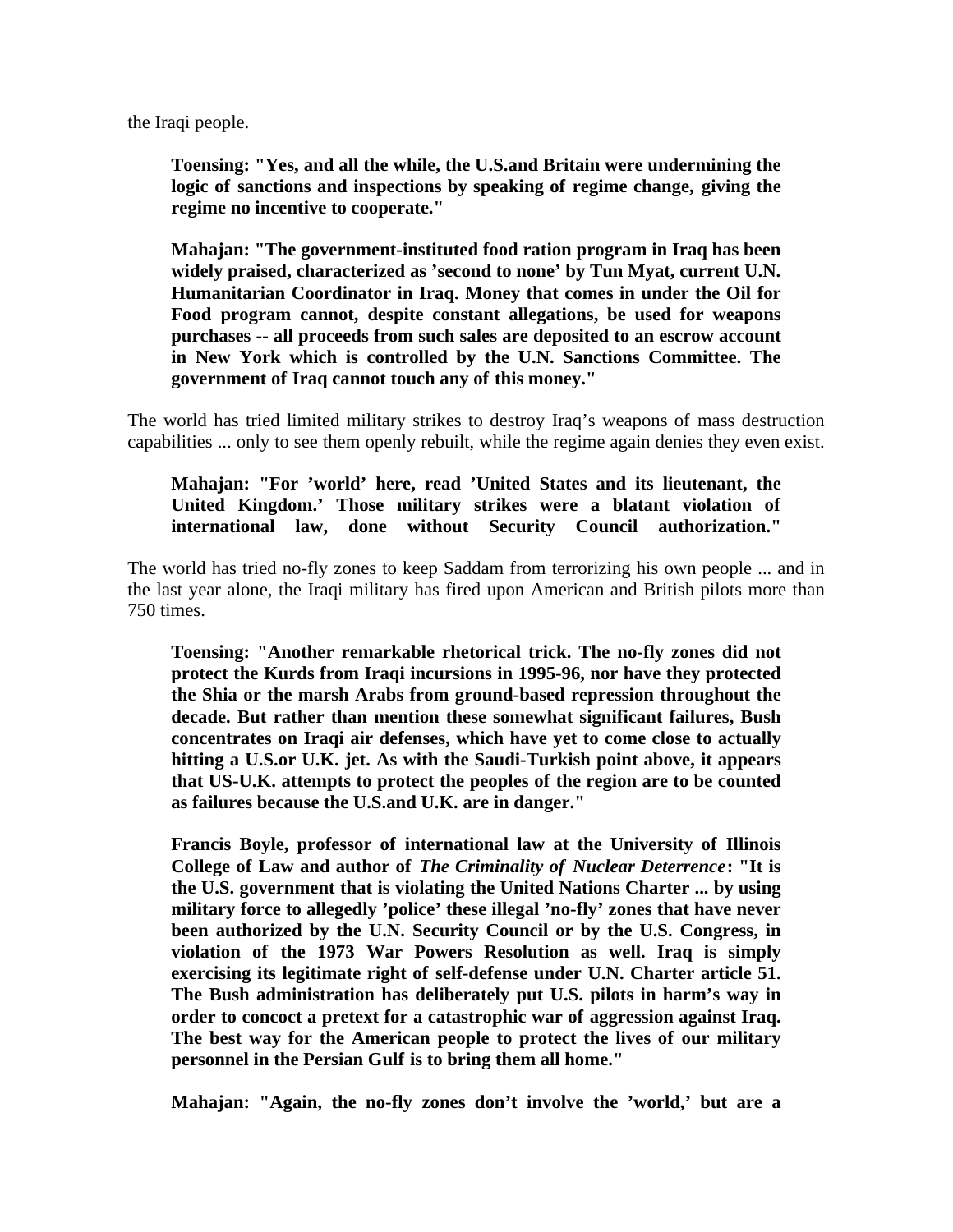### **naked projection of American and British power (France, the third partner in the no-fly zones, withdrew in 1996), unsanctioned by the Security Council."**

After 11 years during which we have tried containment, sanctions, inspections, even selected military action, the end result is that Saddam Hussein still has chemical and biological weapons, and is increasing his capabilities to make more. And he is moving ever closer to developing a nuclear weapon.

Clearly, to actually work, any new inspections, sanctions, or enforcement mechanisms will have to be very different. America wants the U.N. to be an effective organization that helps to keep the peace. That is why we are urging the Security Council to adopt a new resolution setting out tough, immediate requirements.

## **AbuKhalil: "Bush also fails to mention American violations of the sanctions regime, by using the inspectors to spy on Iraq, and to obtain information unrelated to the U.N. mandate."**

Among those requirements, the Iraqi regime must reveal and destroy, under U.N. supervision, all existing weapons of mass destruction. To ensure that we learn the truth, the regime must allow witnesses to its illegal activities to be interviewed outside of the country.

And these witnesses must be free to bring their families with them, so they are all beyond the reach of Saddam Hussein's terror and murder.

And inspectors must have access to any site, at any time, without pre-clearance, without delay, without exceptions.

**Susan Wright: " [The evidence] suggests that the United States and the United Kingdom intend to set such tough conditions for further arms inspections in Iraq that they would create a double bind. If Iraq rejects the conditions, then war with the United States will follow. If Iraq attempts to comply and an ambiguity triggers action by the security forces of one of the permanent members of the Security Council, which according to this draft, might accompany an inspection team, war could follow anyway. Other members of the Security Council should reject such traps. It is also essential to avoid a situation in which the inspection force is effectively hijacked by the United States and used for espionage, as was the case with the U.N. Special Commission in the 1990s."**

The time for denying, deceiving, and delaying has come to an end. Saddam Hussein must disarm himself -- or, for the sake of peace, we will lead a coalition to disarm him.

Many nations are joining us in insisting that Saddam Hussein's regime be held accountable. They are committed to defending the international security that protects the lives of both our citizens and theirs.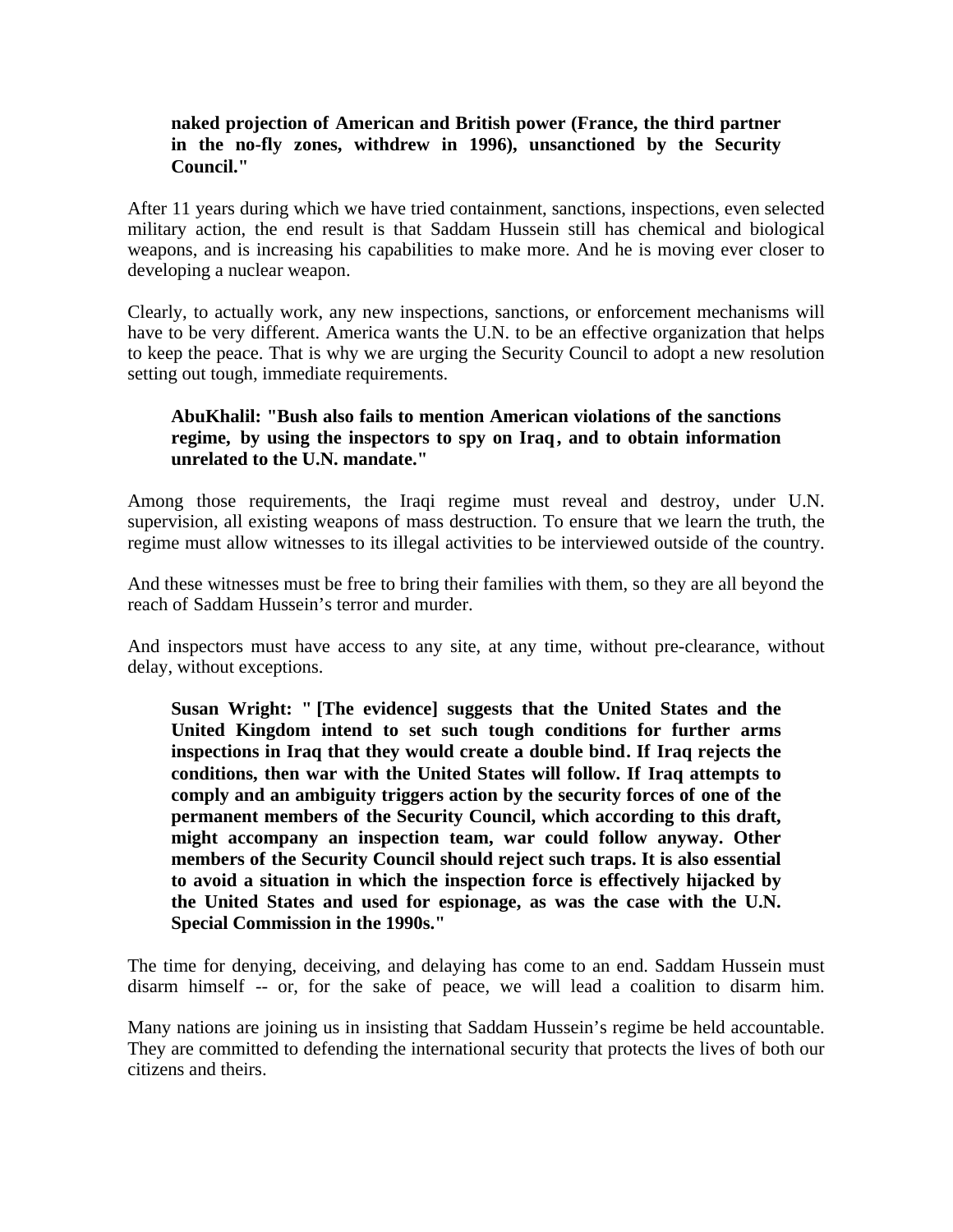**AbuKhalil: "When Bush speaks about 'many nations' supporting the U.S., he certainly means Israel and U.K., although public opinion in U.K. is running solidly against Bush's war."**

And that is why America is challenging all nations to take the resolutions of the U.N. Security Council seriously.

**Zunes: "There are well over 90 U.N. Security Council resolutions that are currently being violated by countries other than Iraq. The vast majority of these resolutions are being violated by allies of the United States that receive U.S. military, economic and diplomatic support. Indeed, the U.S. has effectively blocked the U.N. Security Council from enforcing these resolutions against its allies."** 

 Those resolutions are very clear. In addition to declaring and destroying all of its weapons of mass destruction, Iraq must end its support for terrorism. It must cease the persecution of its civilian population. It must stop all illicit trade outside the oil-for-food program. And it must release or account for all Gulf War personnel, including an American pilot, whose fate is still unknown.

**Zunes: "Most of these do not fall under Chapter VII, which allows for the UNSC to authorize the use of force."**

**AbuKhalil: "And Bush's sudden concern for U.N. resolutions should not lead one to believe that he will next move to implement all U.N. resolutions - including those against U.S. allies".** 

By taking these steps, and only by taking these steps, the Iraqi regime has an opportunity to avoid conflict. These steps would also change the nature of the Iraqi regime itself.

America hopes the regime will make that choice.

Unfortunately, at least so far, we have little reason to expect it. This is why two administrations -- mine and President Clinton's -- have stated that regime change in Iraq is the only certain means of removing a great danger to our nation.

I hope this will not require military action, but it may. And military conflict could be difficult. An Iraqi regime faced with its own demise may attempt cruel and desperate measures. If Saddam Hussein orders such measures, his generals would be well advised to refuse those orders. If they do not refuse, they must understand that all war criminals will be pursued and punished.

If we have to act, we will take every precaution that is possible. We will plan carefully, we will act with the full power of the United States military, we will act with allies at our side, and we will prevail.

There is no easy or risk-free course of action. Some have argued we should wait -- and that is an option. In my view, it is the riskiest of all options -- because the longer we wait, the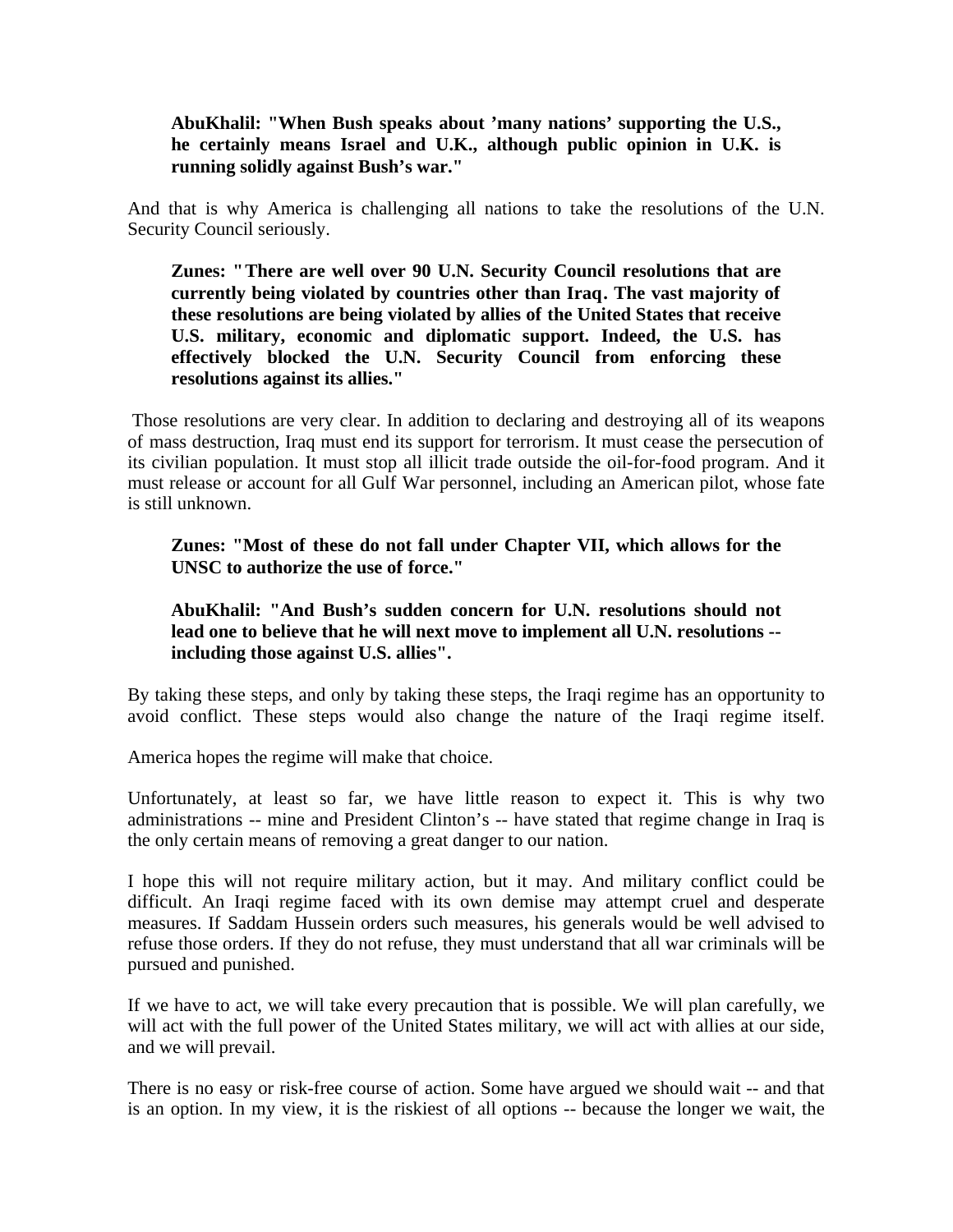stronger and bolder Saddam Hussein will become. We could wait and hope that Saddam does not give weapons to terrorists, or develop a nuclear weapon to blackmail the world. But I am convinced that is a hope against all evidence.

As Americans, we want peace -- we work and sacrifice for peace -- and there can be no peace if our security depends on the will and whims of a ruthless and aggressive dictator. I am not willing to stake one American life on trusting Saddam Hussein.

## **Mahajan: "Throughout all of this, there has never been any credible evidence introduced to indicate that Hussein has any policy of trying to target Americans. His depredations have almost always been distinguished by actions against people that the Western powers don't care about."**

Failure to act would embolden other tyrants; allow terrorists access to new weapons and new resources; and make blackmail a permanent feature of world events.

The United Nations would betray the purpose of its founding, and prove irrelevant to the problems of our time. And through its inaction, the United States would resign itself to a future of fear.

That is not the America I know. That is not the America I serve. We refuse to live in fear. This nation -- in world war and in Cold War -- has never permitted the brutal and lawless to set history's course.

**Zunes: "Then why did the United States support Indonesian dictator Suharto for over three decades, as he oversaw the massacre of over a half million of his own people, invaded the tiny nation or East Timor, resulting in the deaths of an additional 200,000? How about brutal and lawless governments in Turkey, Morocco and Israel that have invaded neighboring countries at the cost of thousands of civilian lives? How about Pinochet and other Latin American tyrants supported by the U.S.?"**

Now, as before, we will secure our nation, protect our freedom, and help others to find freedom of their own. Some worry that a change of leadership in Iraq could create instability and make the situation worse. The situation could hardly get worse, for world security, and for the people of Iraq.

The lives of Iraqi citizens would improve dramatically if Saddam Hussein were no longer in power, just as the lives of Afghanistan's citizens improved after the Taliban.

**Toensing: "Given what is known about the return of warlordism and chaos to Afghanistan -- not to mention the fiction that Afghan women have all thrown away their burqas -- this is a debatable proposition, and indicative of the administration's lack of interest in rebuilding Afghanistan. Why would Iraq be any different?"**

**Mahajan: " On every test of justice and of pragmatism, the war on**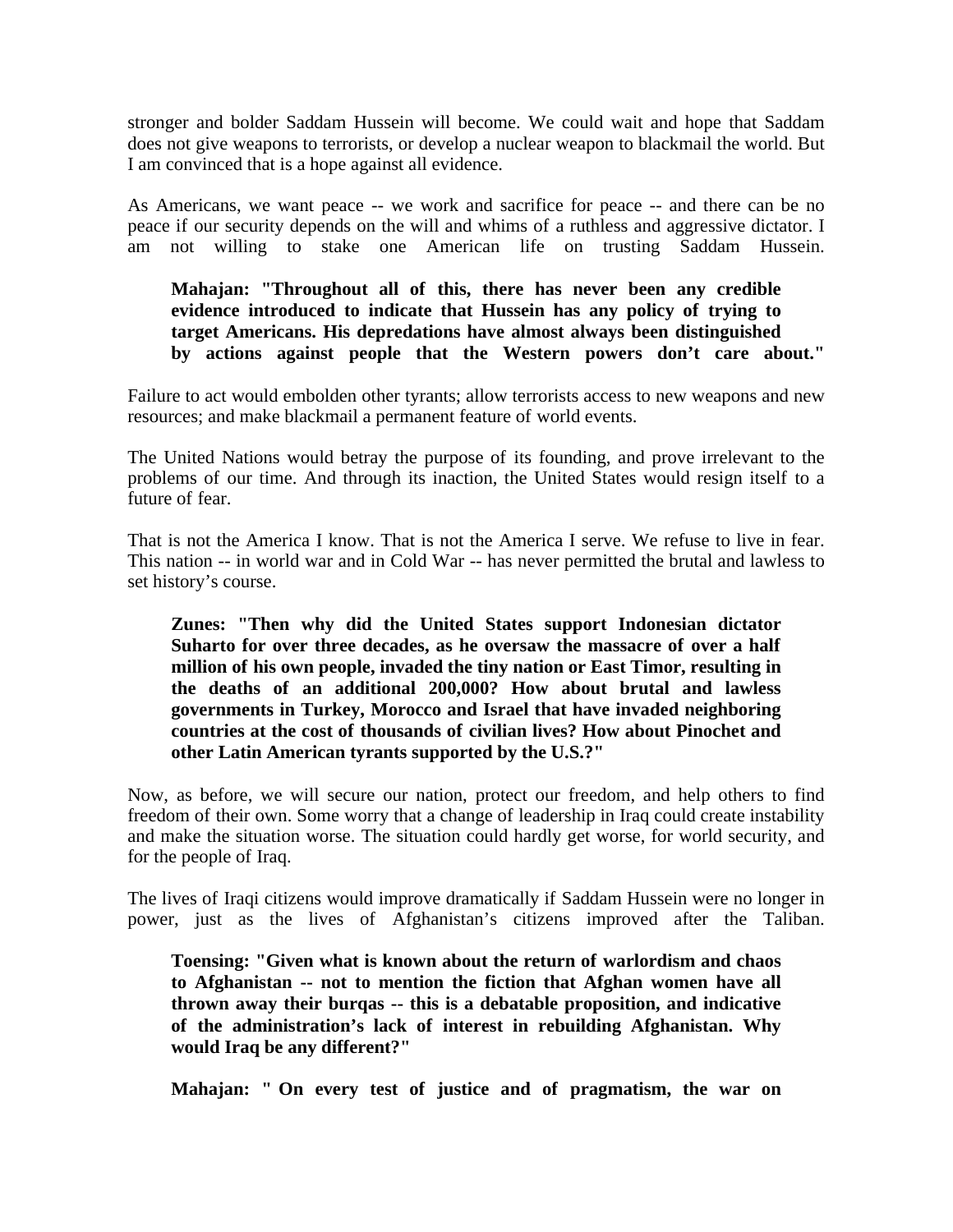**Afghanistan fails . Worse, every one of these aspects, from an increased threat of terrorism to large numbers of civilian deaths to installation of a U.S.-controlled puppet regime is due to play out again in the war on Iraq. In fact, though it has been little noted, the sanctions regime has made Iraqis dependent on centralized, government-distributed food to survive and relief agencies have already expressed their concerns about the potential for a humanitarian crisis once war starts."**

The dictator of Iraq is a student of Stalin, using murder as a tool of terror and control within his own cabinet, and within his own army, and even within his own family.

On Saddam Hussein's orders, opponents have been decapitated, wives and mothers of political opponents have been systematically raped as a method of intimidation, and political prisoners have been forced to watch their own children being tortured.

## **Jensen: "All of that and more was going on while Iraq was a 'valued ally' of the United States -- hence the hypocrisy of the next few sentences."**

America believes that all people are entitled to hope and human rights -- to the non-negotiable demands of human dignity.

People everywhere prefer freedom to slavery; prosperity to squalor; self-government to the rule of terror and torture.

America is a friend to the people of Iraq.

**Anthony Arnove, editor of the book** *Iraq Under Siege***: "But the people of Iraq have good reason to feel otherwise. As Nicholas Kristof of the** *New York Times* **noted in his October 4 report from Baghdad, 'while ordinary Iraqis were very friendly toward me, they were enraged at the U.S. after 11 years of economic sanctions.... Worse, U.S. bombing of water treatment plants , difficulties importing purification chemicals like chlorine (which can be used for weapons), and shortages of medicines led to a more than doubling of infant mortality, according to the U.N. Food and Agriculture Organization.' Another war on Iraq -- this time, a 'pre-emptive' attack aimed at 'regime change' -- will lead to more civilian casualties and damage to Iraq's infrastructure. And Iraqis are right to worry that the regime Washington installs, in violation of their right to self-determination, will be one that serves U.S. interests, not their own. We should recall the impact of the last war. In the words of Gulf War veteran Anthony Swofford, a former Marine corporal, writing in the New York Times, October 2, 'From the ground, I witnessed the savage results of American air superiority: tanks and troop carriers turned upside down and ripped inside out; rotten, burned, half-buried bodies littering the desert like the detritus of years -- not weeks -- of combat.' We should be skeptical of Bush's stated concern for the Iraqi people. His real interests in this war are not the Iraq people, or defending Americans from attack, but expanding U.S.hegemony in the Middle East."**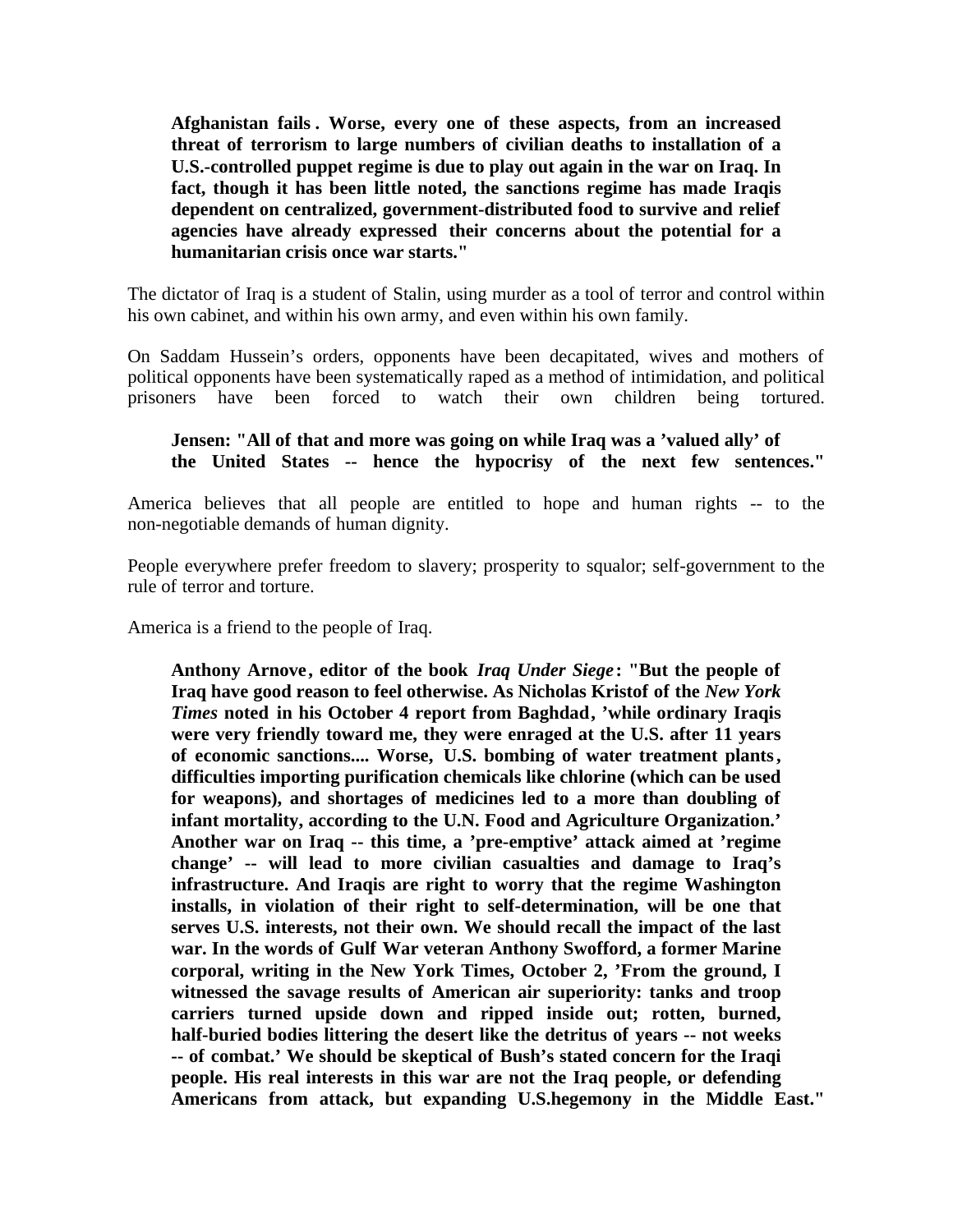Our demands are directed only at the regime that enslaves them and threatens us. When these demands are met, the first and greatest benefit will come to Iraqi men, women, and children. The oppression of Kurds, Assyrians, Turkomans, Shi'a, Sunnis and others will be lifted. The long captivity of Iraq will end, and an era of new hope will begin.

**Jennings: "The president has repeatedly claimed, 'We have no quarrel with the Iraqi people.' In his speech to the nation on Oct. 7, he said, 'America is a friend of the people of Iraq.' Try telling that to a friend of mine in Baghdad who walked out of his house following a U.S.bomb attack to find his neighbor's head rolling down the street; or to a taxi driver I met whose four year old child shook uncontrollably for three days following Clinton s 1998 'Monicagate' bombing diversion. Try telling it to the mother of Omran ibn Jwair, whom I met in the village of Toq al-Ghazzalat after a U.S.missile killed her 13 year old son while he was tending sheep in the field. Try telling it to the hundreds of mothers I have seen crying over their dying babies in Iraqi hospitals, and to the hundreds of thousands of parents who have actually lost their infant children due to the cruel U.S.blockade, euphemistically called 'sanctions.' Are the Iraqi people supposed to rejoice now that a new war is being forced upon them by their so-called 'friends?' It is understandable that people are frightened following the disastrous attacks of September 11. But fear is not a good reason to stop thinking. In fact, when we are in danger is when clear thinking is needed most of all."**

Iraq is a land rich in culture, resources , and talent. Freed from the weight of oppression, Iraq's people will be able to share in the progress and prosperity of our time. If military action is necessary, the United States and our allies will help the Iraqi people rebuild their economy, and create the institutions of liberty in a unified Iraq at peace with its neighbors.

Later this week the United States Congress will vote on this matter. I have asked Congress to authorize the use of America's military, if it proves necessary, to enforce U.N. Security Council demands.

**John Berg , director of graduate studies of the government department at Suffolk University: "Our Constitution makes it clear that Congress, not the President, is to 'declare war' -- that is, make the decision that war is necessary in a given situation. For Congress to delegate this determination to the President would be an abdication of its Constitutional responsibility."**

**Zunes: "According to the articles 41 and 42 of the United Nations charter, this can only be done if the U.N. Security Council finds the violator in material breach of the resolution, determines all non-military means of enforcement have been exhausted, and specifically authorizes the use of force. Otherwise, it will be illegal. Members of Congress would therefore be obliged to vote against it since -- according to Article VI of the U.S. Constitution -- international treaties such as the U.N. Charter are the supreme law of the land. Furthermore, if the United States can invade Iraq for its violations of U.N. Security Council resolutions, then Britain could**